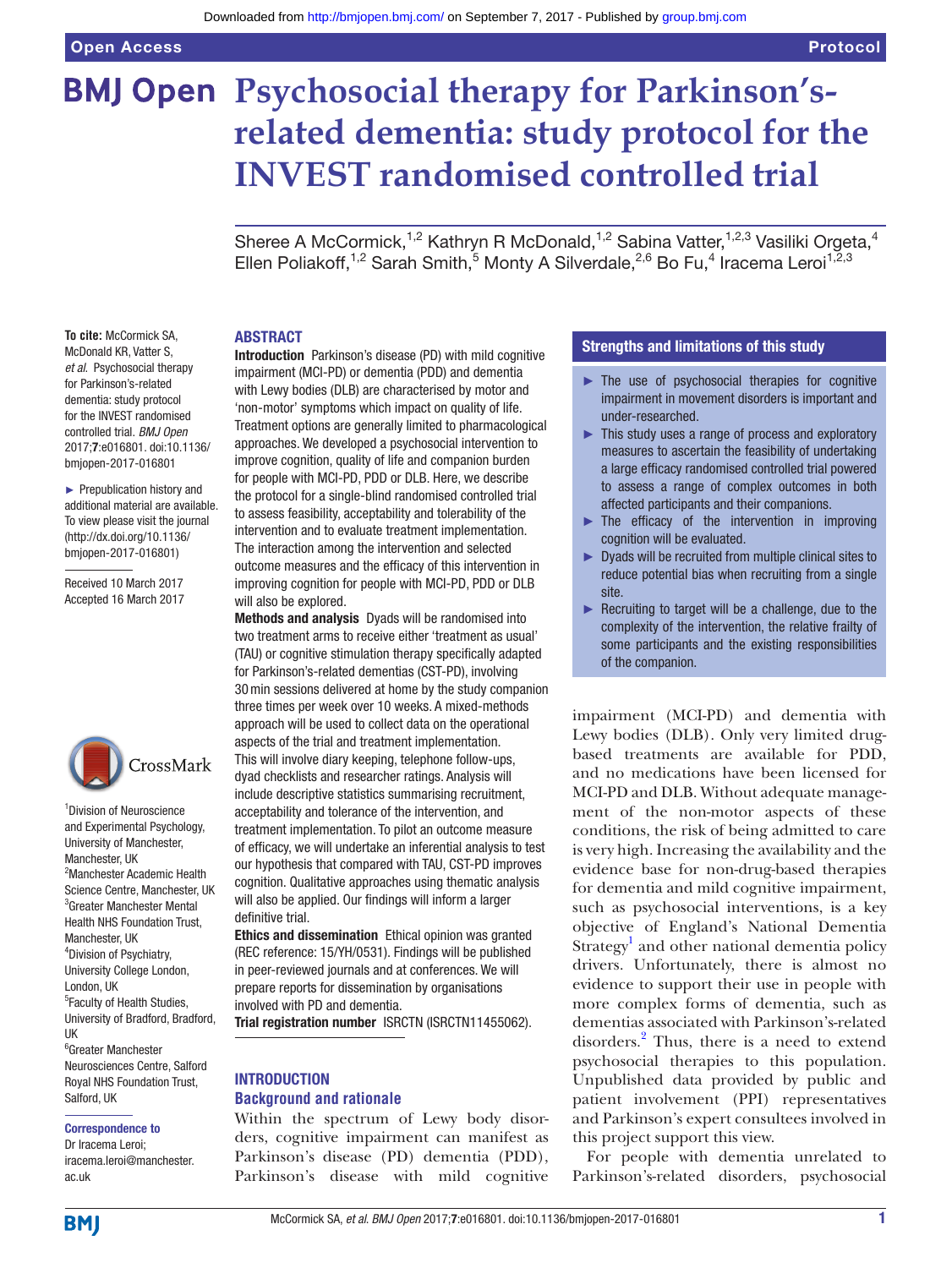therapies, such as reality orientation or reminiscence therapy, have been in use for some time.<sup>[3](#page-8-2)</sup> Recently, in the UK, several large-scale multicentred trials of psychosocial interventions for dementia have been conducted, for example, goal-oriented cognitive rehabilitation<sup>4</sup> and individual cognitive stimulation therapy  $(iCST)^5$ ; however, these have either specifically excluded people with PD/ DLB or not been tailored to meet their needs. One of the most widely accepted psychosocial therapies for dementia, which has been accepted for use in the National Health Service (NHS) and is part of the National Institute for Health and Care Excellence<sup>[6](#page-8-5)</sup> guidelines for dementia care is structured group cognitive stimulation therapy (CST).[7](#page-8-6) Based on these recommendations, as well as its relatively widespread use and availability, CST was chosen by the research team as a candidate therapy to adapt for individuals with Parkinson's-related dementias.

CST was originally developed from a Cochrane systematic review of psychological interventions for people with dementia[8](#page-8-7) and has been shown to be cost-effective, to improve quality of life and to enhance cognition to an extent comparable with trials of cholinesterase inhibitors. $5\frac{5}{7}$  CST is based on the principle that stimulating engagement in cognitive and social activity enhances cognitive function and quality of life. However, in spite of the success of the therapy in a group setting, it was recognised that not all people with dementia may have access to, or wish to participate in, group activities. CST was therefore adapted for home-based individualised administration (via a study companion) in the form of 'individual CST' (iCST).<sup>[5](#page-8-4)</sup>

The efficacy of iCST was recently investigated in a 26-week multicentre, single-blind, randomised controlled trial (RCT).<sup>5</sup> The findings revealed a significant improvement in the quality of the relationship of the person with dementia and their study companion, as well as an improvement in health-related quality of life for companions (designated 'caregivers'). Furthermore, iCST was found to be feasible for people who found travel a barrier to participation. Outcomes related to those who support or care are particularly important, since the perceived burden of care has been shown to be significantly related to the extent of associated cognitive impairment in the person living with Parkinson's-related dementia.<sup>[9](#page-8-8)</sup> This may be in part due to the added responsibility of managing the impact of concurrent cognitive, psychiatric and physical impairments in the cognitively impaired person. Nonetheless, in spite of the positive findings mentioned above, iCST did not appear to improve cognition or quality of life of the cognitively impaired participants themselves.

While CST as a psychosocial intervention for people with Parkinson's-related dementia has potential, early consultation with PPI and Parkinson's expert groups suggested the need for adaptation. Thus, the first step was to undertake a 'therapy adaptation' process in order to meet the specific needs of people with PDD, MCI-PD or DLB. This will be described in detail in a subsequent paper. The adaptation was deemed necessary due to the added complexity of the symptoms related to PD which may include frequent episodes of confusion, marked hallucinations and delusions, high rates of apathy, a myriad of motor symptoms and dependency on companions due to physical disability. It was hypothesised that cognitive stimulation therapy specifically adapted for Parkinson's-related dementias (CST-PD) may improve cognitive function and quality of life in this population and could potentially have a positive effect on companions and other outcomes.

The protocol outlined here describes a feasibility and exploratory study embedded within a pilot trial of CST-PD, which will be delivered by companions. This study will address some of the iterative steps in the process involved in developing a complex intervention for people with dementia, as outlined by the UK's Medical Research Council (MRC) guidance on the topic.<sup>[10](#page-8-9)</sup> First, it is a test to explore whether it is possible to implement and evaluate this particular complex intervention, including aspects of treatment implementation and dosing, and second, it will be a small-scale trial of the intervention to estimate the treatment effect and its variance on a single main outcome as well as exploratory subsidiary outcomes.

#### Overall aim

The purpose of this work is to gather the information needed to design a subsequent full-scale, definitive RCT powered to evaluate the efficacy of CST-PD in improving a range of outcomes relevant to people with PDD, MCI-PD or DLB and their companions.

#### **Objectives**

To fulfil our aim, we will achieve the following objectives: Primary objectives

- ► An evaluation of the operational aspects of the study including recruitment, acceptance of the intervention and assessments, and loss to follow-up;
- ► A process evaluation of the intervention including whether the intervention can be delivered, received and enacted as intended, $11$  as well as acceptability and tolerability of the intervention by the dyads (people with MCI-PD, PDD or DLB, referred to as participants, and their study partners, referred to as companions).

Secondary objectives

- ► An exploration of the potential efficacy of the intervention on a single primary outcome, cognition;
- ► An exploration of the potential possible outcome measures in terms of feasibility, clinically meaningful change and relationship to the intervention.

#### **Research questions and hypotheses**

The following are research questions for the feasibility and exploratory study:

- ► Is it possible to recruit sufficient dyads in a timely manner?
- ► What is the acceptability and tolerability of the intervention by dyads?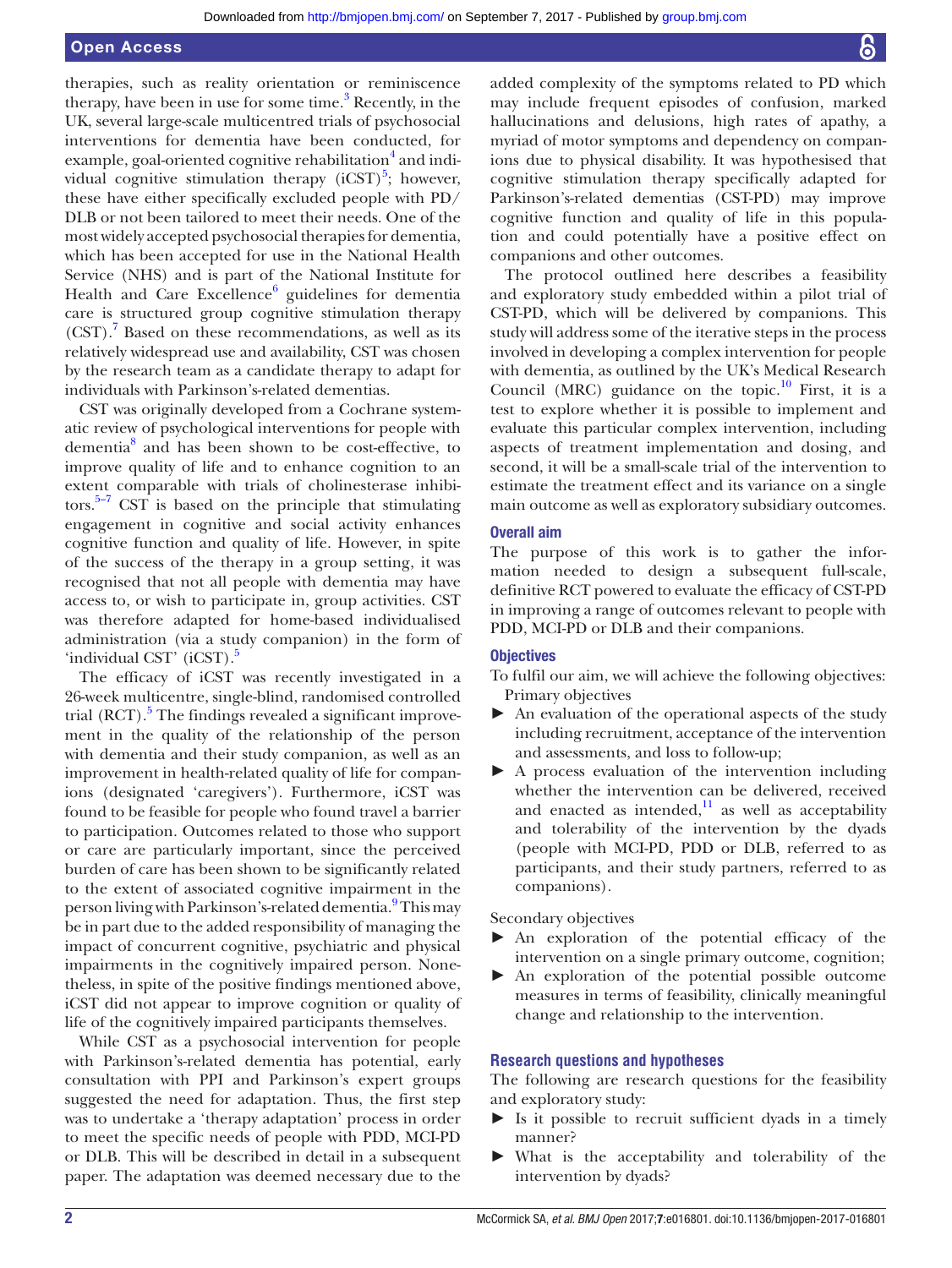- ► Which are the most clinically meaningful and acceptable outcomes by which to assess efficacy?
- ► Based on the findings, what would the sample size of a fully powered definitive RCT of the intervention be?

The following is the hypothesis to explore potential efficacy of the intervention:

► In people with PDD, MCI-PD or DLB, the change in cognitive function from baseline to withdrawal of CST-PD at 12 weeks will favour the intervention compared with treatment as usual (TAU).

# **Methods**

This protocol was prepared in accordance with SPIRIT  $2013$  statement<sup>[12](#page-8-11)</sup> (checklist is available as an online [supplementary file](https://dx.doi.org/10.1136/bmjopen-2017-016801)). The trial is registered with the ISRCNT (ISRCTN11455062); all study-related items from the WHO Trial Registration Data Set are available at the registry. The protocol lies within a research programme comprising a series of sequential steps in the development, feasibility testing, piloting and eventual full-scale trialling of a complex psychosocial intervention for people with PDD, MCI-PD or DLB. The programme has followed the UK's MRC's updated Guidance on 'Developing and Evaluating Complex Interventions<sup>10</sup> and is now at the feasibility, exploratory and pilot trial stage, which we describe here. Specifically, this part of the programme is a fully controlled randomised singleblind exploratory pilot trial with an embedded feasibility process evaluation and evaluation of new outcomes. The protocol for the process evaluation is not reported here but will form the basis of other papers. The pilot trial is designed and powered to test the hypothesis that CST-PD is superior to TAU for people with PDD, MCI-PD or DLB in improving cognitive function when assessed at baseline and 12 weeks post-randomisation. The therapy will be delivered in participants' homes with recruiting sites in locations in Greater Manchester and other regions in the UK. A CONSORT-style flow chart for the trial is shown in [figure](#page-3-0) 1.

The feasibility study is designed to (1) ascertain the feasibility of conducting the trial in a small scale and (2) explore secondary outcomes for which the trial is not powered to detect efficacy. It is vital to address these issues, since in the case of an intervention such as CST-PD, there are multiple components working in synergy to produce change, and it is not clear at the outset which components may result in change and at which level this may occur (eg, individual, companion, relationship and so on).[10](#page-8-9) Thus, the 'dimensions of complexity' highlighted in the MRC's new guidance for developing and evaluating complex interventions $^{10}$  that need to be considered and accounted for in the trial design are outlined in [table](#page-4-0) 1. A single team will evaluate the three sets of outcomes (efficacy trial, feasibility study and exploratory study) in order to foster an ongoing process of integration of evidence as to the conduct of the different steps in the study and trial, as suggested by Moore *et al*. [13](#page-8-12)

# Dyad selection

 Sixty-four dyads will be asked to participate. Inclusion and exclusion criteria are listed in [table](#page-4-1) 2.

We will recruit from centres based at Manchester, Warrington, North East London, and Derby, in the UK. Centres will have established memory or movement disorder clinics and high volumes of people with PDD, MCI-PD or DLB. As recruitment may be influenced by clinic closures during certain times of the year (eg, Christmas and the summer months), recruitment will be carried out over 15 months to obtain an accurate estimate of recruitment rate. The study will be advertised on UK-based charity websites (eg, Parkinson's UK, the Lewy Body Society) and through Join Dementia Research [\(https://www.joindementiaresearch.nihr.ac.](https://www.joindementiaresearch.nihr.ac.uk) [uk\)](https://www.joindementiaresearch.nihr.ac.uk). User-friendly information brochures (available as on online [supplementary file](https://dx.doi.org/10.1136/bmjopen-2017-016801)) will be available at memory and movement disorder clinics and support groups, and information talks will be given at Parkinson's UK community groups. In a recent trial of iCST involving people with non-PD dementias and their companions, the recruit-ment target (3[5](#page-8-4)6 dyads over 15 months) was achieved<sup>5</sup>; however, the level of companion burden experienced in the non-PD dementia population may be less compared with that experienced by companions of people with PDD, MCI-PD and DLB, and this may influence recruit-ment.<sup>[14](#page-8-13)</sup> Furthermore, Parkinson's-related dementia is much less common compared with dementia of the Alzheimer type. $15$  Therefore, one of the goals of this study is to obtain an accurate estimate of the recruitment rate for participants and their companions.

# Sample size

A predetermined sample size for the feasibility aspects of this study is not required, since inferential statistics will only be exploratory. The sample size is determined by that required to detect a clinical meaningful difference in our primary outcome measure, cognitive function. To determine sample size, we referred to the previous literature<sup>78 16</sup> and, taking a conservative approach, have estimated the standardised effect size on cognition of the parent form of the intervention to be 0.4. Thus, assuming 80% power and a correlation coefficient of 0.5 between baseline and endpoint on cognitive outcomes, the required sample size is 27 completers per group. By enrolling 32 dyads per group, it will allow for a 15% attrition rate (consistent with pilot sample guidance $17$ ). For the secondary, exploratory outcomes, the proposed sample size of 27 per group is within the recommended guidelines (24–50 participants<sup>18 19</sup>) required to estimate the standard deviation (SD) for a sample size calculation.

# Randomisation and blinding

Eligible dyads will be identified at recruiting centres by trial collaborators (principal investigators) and research nurses and therapists. Participant and companion information sheets outlining the study objectives, risks and benefits will be shared with each dyad. Informed consent from the participant and companion, based on the Good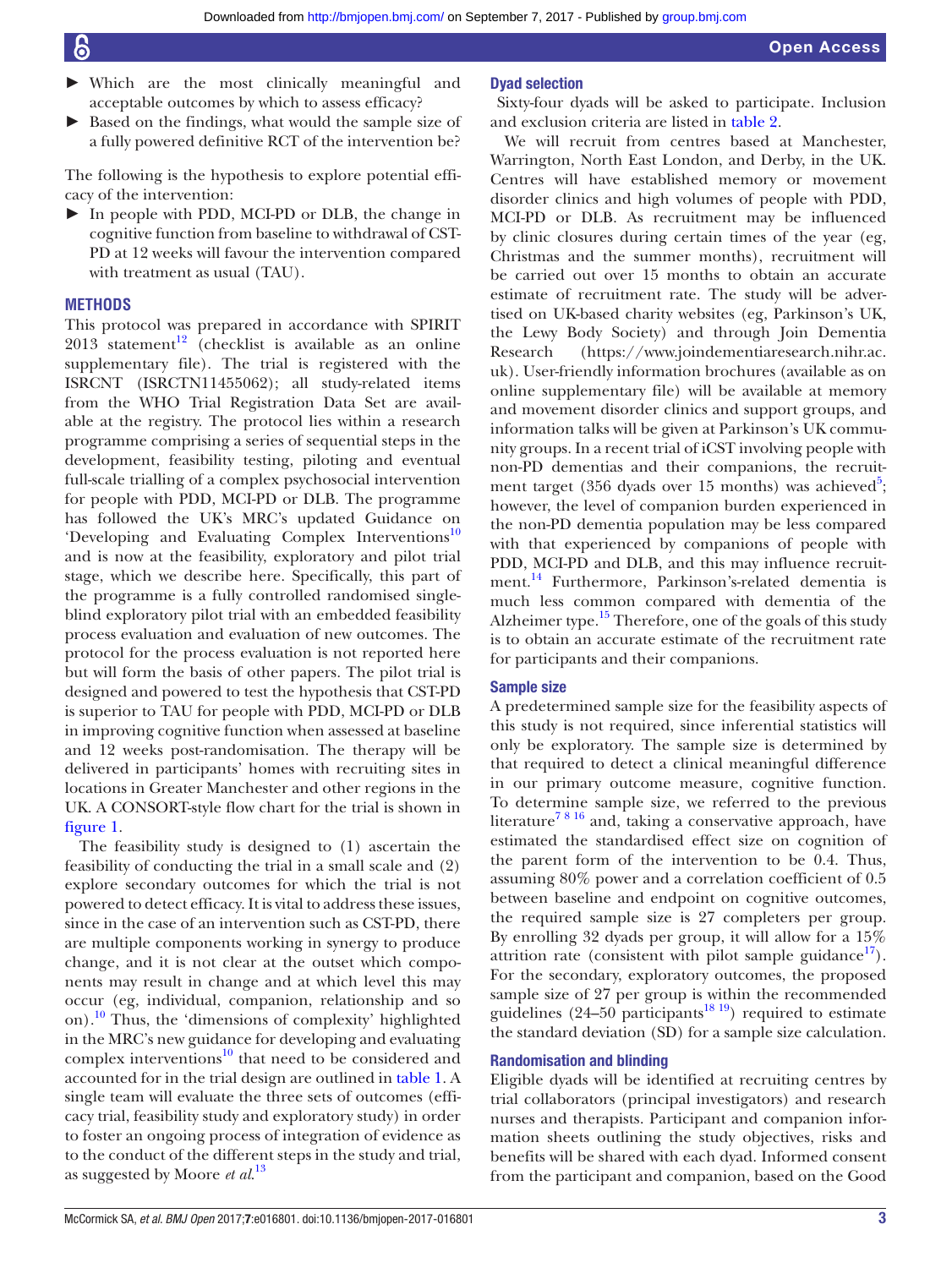Downloaded from<http://bmjopen.bmj.com/>on September 7, 2017 - Published by [group.bmj.com](http://group.bmj.com)



Figure 1 CONSORT-style flow chart.

Clinical Practices guidelines published by International Council for Harmonisation, $20$  will be gained during the home screening visit (participant and companion information sheets and informed consent forms are available as on online [supplementary file\)](https://dx.doi.org/10.1136/bmjopen-2017-016801). In line with the aforementioned iCST/CST trials, guidance from the British Psychological Society on evaluation of capacity will be followed. In the event of a participant with PDD/DLB not having capacity at study entry or losing capacity after study entry, the ethics committee has approved the INVEST trial implementer to gain consent from an acceptable, nominated representative. During the home screening, the unblinded trial implementer will administer the Montreal Cognitive Assessment  $(MoCA)^{21}$  and Schwab and England Activities of Daily Living Scale<sup>22</sup> to

<span id="page-3-0"></span>confirm eligibility and collect demographic data. Once the participant and companion are consented, blinded assessors will conduct baseline assessments in the dyad's home.

Following baseline assessment, the unblinded trial implementer will randomise the dyad to one of two arms: CST-PD or TAU. A tamper proof process of single-strata, blocked randomisation will be applied and communicated via telephone and confirmatory email by an independent arbiter, the Manchester Academic Health Science Centre Clinical Trials Unit. Due to the nature of the intervention, dyads will not be blind to treatment allocation.

Immediately following the intervention period (see below for details), the blinded assessors will visit dyads in their home to conduct post-test assessments. The unblind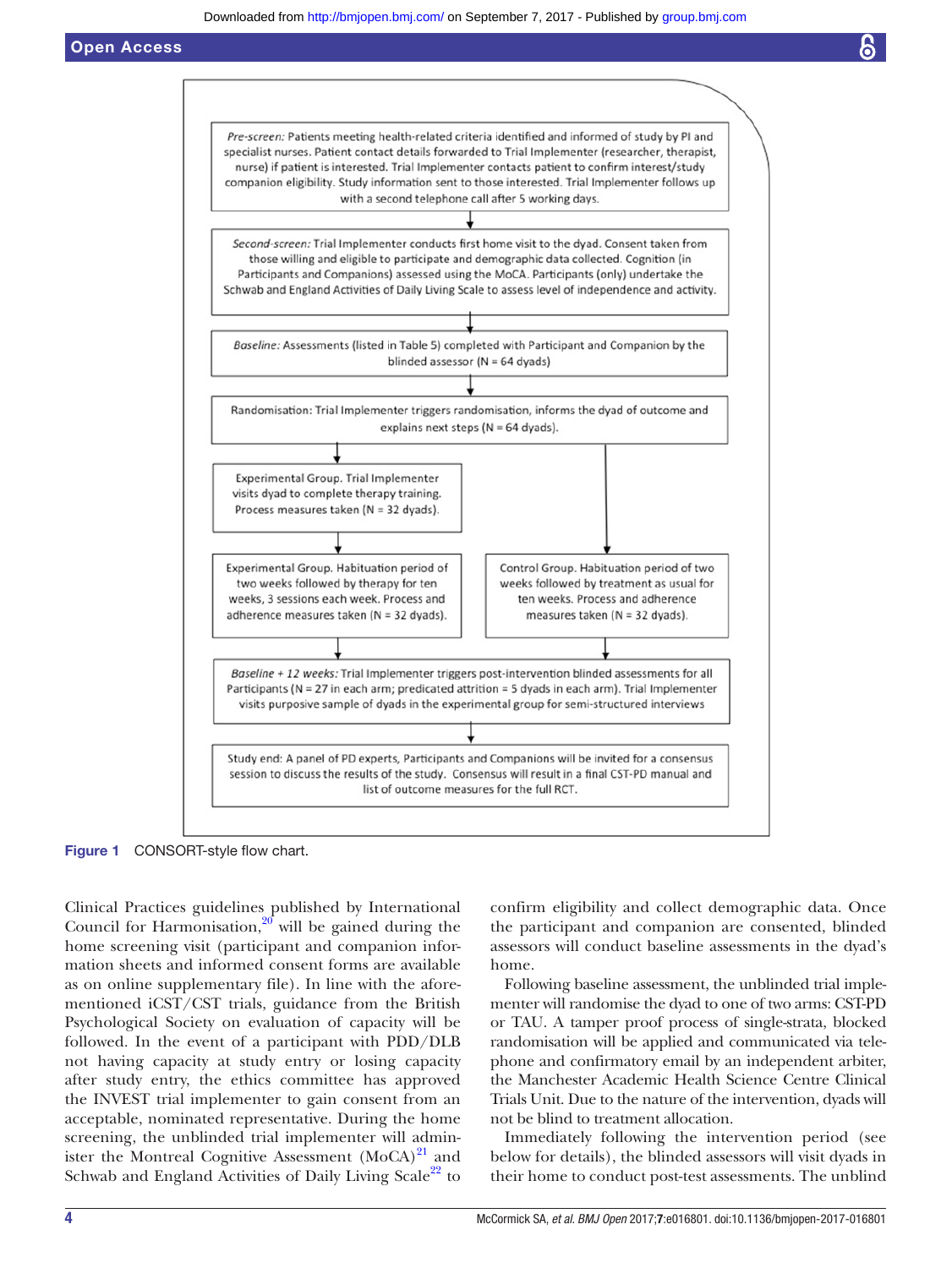<span id="page-4-0"></span>

| Description of 'dimensions of complexity' in the adapted study as per MRC's guidelines <sup>10</sup><br>Table 1                                                      |                                                                                                                                                                                                                                                                                                                                                                                                                                                                                                                                                                                                                                                                                                                                                                                                                                    |  |
|----------------------------------------------------------------------------------------------------------------------------------------------------------------------|------------------------------------------------------------------------------------------------------------------------------------------------------------------------------------------------------------------------------------------------------------------------------------------------------------------------------------------------------------------------------------------------------------------------------------------------------------------------------------------------------------------------------------------------------------------------------------------------------------------------------------------------------------------------------------------------------------------------------------------------------------------------------------------------------------------------------------|--|
| <b>Dimension</b>                                                                                                                                                     | <b>Reason for complexity</b>                                                                                                                                                                                                                                                                                                                                                                                                                                                                                                                                                                                                                                                                                                                                                                                                       |  |
| Number of and interactions between components<br>within the experimental interventions                                                                               | Since the intervention will be delivered by the companion and we<br>anticipate that no two companions or participants will have the same<br>skills, interests or deficits, there may be a degree of variation in each<br>therapy session. The therapy is based on this assumption and is<br>designed to maximise outcomes by adopting a person-centred approach.<br>Participants choose the activities they are most interested in from a library<br>of over 60 cognitively stimulating topics. Companions subsequently<br>personalise the activity through verbal, visual, tactile, auditory, gustatory or<br>olfactory cues. Thus, the therapy subscribes to a structured, yet tailored,<br>approach, delivering an intervention that is standardised with respect to<br>dose and delivery but variable with respect to content. |  |
| Number and difficulty of behaviours required by<br>those delivering or receiving the intervention                                                                    | Standardised companion training is critical to minimise heterogeneity.<br>All companions will be trained to criterion and their skills monitored over<br>time. This element of treatment fidelity will reduce the likelihood of non-<br>significant results at the end of the study being attributed to poor training<br>rather than an ineffective intervention. Companions will receive a minimum<br>of 2 hours training and must have sufficient cognitive function (by not<br>meeting clinical criteria for dementia) to be able to deliver the therapy.<br>Companions' ability to deliver the therapy will be self-assessed and<br>researcher rated at the end of the training and monitored throughout the<br>study.                                                                                                         |  |
| Number and variability of outcomes                                                                                                                                   | Although the trial is powered to assess cognitive functioning as the main<br>outcome, it is likely that there may be effects on different outcomes<br>such as behaviour, companion variables, relationship features and health<br>economic issues.                                                                                                                                                                                                                                                                                                                                                                                                                                                                                                                                                                                 |  |
| A good theoretical understanding is needed of<br>how the intervention causes change, so that weak<br>links in the causal chain can be identified and<br>strengthened | The background literature of evidence of potential mechanisms, as well as<br>clinical experience, has suggested that each function of the intervention<br>can be linked to identifiable intermediate impacts and final outcomes and<br>can be outlined in a logic model <sup>32 33</sup> which will be outlined elsewhere.                                                                                                                                                                                                                                                                                                                                                                                                                                                                                                         |  |

MRC, Medical Research Council.

<span id="page-4-1"></span>

| <b>Table 2</b> Inclusion and exclusion criteria for participants and companions                                                                                                                                          |                                                                                                                                                                                                                                                                                                        |  |
|--------------------------------------------------------------------------------------------------------------------------------------------------------------------------------------------------------------------------|--------------------------------------------------------------------------------------------------------------------------------------------------------------------------------------------------------------------------------------------------------------------------------------------------------|--|
| Inclusion criteria-participant                                                                                                                                                                                           | Exclusion criteria-participant                                                                                                                                                                                                                                                                         |  |
| Have a diagnosis of possible or probable PDD, MCI-PD<br>or DLB. Diagnosis will be based on standard clinical<br>diagnostic criteria <sup>34-36</sup> determined by the referring<br>clinician and verified on screening. | Lack sufficient physical and mental capability to participate in the<br>therapy. Capability will be based on clinical impression at the initial<br>screening visit and informed by scores obtained on the Schwab and<br>England Activities of Daily Living Scale <sup>22</sup> and MoCA. <sup>21</sup> |  |
| Be willing to participate in 30 min sessions of the<br>intervention, three times per week.                                                                                                                               | Current involvement in any other dementia intervention research<br>study.                                                                                                                                                                                                                              |  |
| Be on a stable on medication regimen for at least<br>4 weeks, prior to study entry.                                                                                                                                      | Unable to understand conversational English, are non-literate or<br>have physical or mental illness severe enough to preclude<br>participation in the study.                                                                                                                                           |  |
|                                                                                                                                                                                                                          | Living in residential care.                                                                                                                                                                                                                                                                            |  |
| Inclusion criteria-companion                                                                                                                                                                                             | Exclusion criteria-companion                                                                                                                                                                                                                                                                           |  |
| Provide care or support for a person with Parkinson's-<br>related dementia.                                                                                                                                              | Lack capacity to consent to the study to ensure and able to<br>undertake the training and delivery of the intervention.                                                                                                                                                                                |  |
| Be willing and well enough to deliver 30 min sessions of<br>the intervention, three times per week.                                                                                                                      | Unable to understand conversational English, are non-literate or<br>have physical or mental illness severe enough to preclude<br>participation in the study.                                                                                                                                           |  |
| Be familiar with the participant's physical and mental<br>health and able to provide feedback about this to the<br>study team.                                                                                           | A diagnosis of dementia; the presence of dementia in the<br>companion will be determined by self-report as well as clinical<br>impression informed by performance on the MoCA. <sup>21</sup>                                                                                                           |  |

DLB, dementia with Lewy bodies; MoCA, Montreal Cognitive Assessment; MCI-PD, Parkinson's disease with mild cognitive impairment; PDD, Parkinson's disease dementia.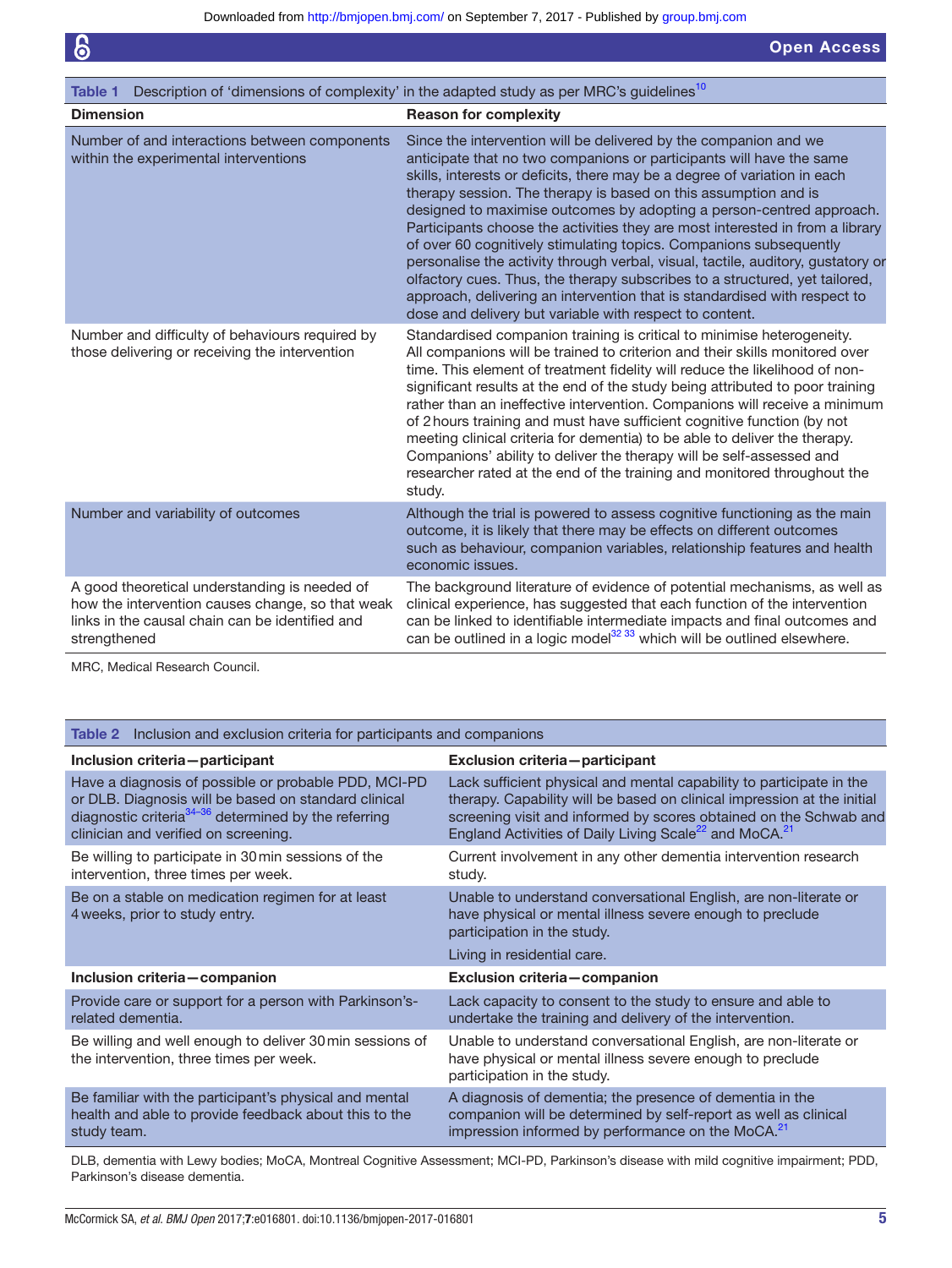<span id="page-5-0"></span>

| Table 3<br>manual          | Themes and sample topics from the CST-PD            |
|----------------------------|-----------------------------------------------------|
| <b>Session theme</b>       | <b>Sample topics</b>                                |
| Personal life              | Childhood, family, relationships                    |
| Food                       | World cuisine, staying healthy,<br>ingredients      |
| Hobbies and leisure        | My perfect day, pets, gardening                     |
| Art                        | History of art, Lowry and Turner,<br>architecture   |
| Media and<br>entertainment | Musical instruments, current affairs,<br>technology |
| Nature                     | Weather, water, animal kingdom                      |
| Seasons                    | Spring, Summer, Autumn, Winter                      |
| Travel and culture         | Continents, flags, Blackpool                        |
| Games and tasks            | Board game, proverbs, colouring and<br>doodling     |

trial implementer will remind all dyads to maintain the blind during the assessment. Following assessment, blinded assessors will be asked to record the arm to which they believed the dyad was allocated to.

#### Active intervention

The active intervention, CST-PD, is based on conventional  $\text{CST}^7$  and i $\text{CST}^5$  and was developed by means of an iterative process involving significant user, companion and professional input. This adaptation process is described in detail elsewhere and has resulted in a condition-specific cognitive stimulation therapy manual with training guidance. The manual comprises over 60 topics categorised into nine different themes ([table](#page-5-0) 3). Each topic contains several cognitively stimulating activities, for example, discussion suggestions, word association and creative tasks. Activities vary in complexity and can be matched and adapted to suit the needs of the participant. It is recommended that the companion-guided therapy is delivered in 30min sessions, three times a week over 10 weeks.

A specially trained trial implementer (eg, nurse, therapist or researcher) will visit the dyad at home and provide therapy training to the companion. During the training session, the companion will receive the therapy manual, an activity resources pack, the therapy log (companion's diary), information related to the history and objectives of the therapy, and guidance on the nine core principles of the therapy. The trial implementer will guide the participant through a sample session, and the companion will be encouraged to continue with a short session afterwards. The trial implementer will provide constructive feedback to the companion after the session. Once the 10-week intervention period has started, the trial implementer will contact the companion weekly to confirm ongoing consent and adherence and to provide therapy support (if needed). In exceptional circumstances and where telephone assistance is not sufficient (eg, companion doubting confidence in their ability to

continue delivering the training), further home visits may be made for 'refresher' training sessions. If the dyad is unable to complete any therapy for more than three successive weeks, they will be withdrawn from the trial. To standardise training, the trial implementer will follow a detailed training protocol.

# 'Treatment as usual' (control) group

For the purposes of the feasibility evaluation, the inclusion of a control group (ie, TAU) is important because it allows for a more realistic evaluation of the operational aspects (ie, recruitment, retention and randomisation) as well as the implementation of the intervention. $23$  If conducted in an unblinded, non-randomised manner, the outcomes, particularly for a complex psychosocial intervention such as is being tested here, may be quite different. Furthermore, since previous evidence enabled us to power the primary outcome measure, cognitive function, for an evaluation of efficacy, a pilot trial was considered possible and this required inclusion of a control group to account for the natural progression of symptoms during the trial. Specifically, in the TAU comparator arm, dyads will not receive any additional intervention to their standard NHS treatment for PD and cognitive impairment or DLB. Typically, this involves dopamine replacement therapy for the symptomatic relief of Parkinsonism, cognitive enhancing medication (eg, cholinesterase inhibitors) and support from a Parkinson's disease nurse specialist. Since people with Parkinson's-related dementia tend to have significant symptoms in multiple domains, the support of occupational therapist, speech and language therapists and physiotherapists is often required. These interventions will be available to both the TAU as well as those dyads randomised to the active treatment arm. Treatment fidelity will be actively monitored in the control group, as it is in the experimental group, to ensure that the control group do not receive an active intervention component which could reduce the effect size between the experimental and control groups or, similarly, to ensure that an iatrogenic component is not added to the control group which could artificially inflate the difference in outcomes between the two groups. $24$ 

#### Patient and public involvement

Service users, service providers and PPI representatives have been involved in the developmental stages leading up to this study. To ensure that PPI continues to be integrated throughout the INVEST trial, two couples (both involving a person living with PD and their life partner) are active members of the Trial Steering Group (TSG). Additional PPI representatives will be involved in the piloting of interview schedules, advising on the language used to raise awareness of the study, promoting the study through networks and disseminating the research.

# Outcome measures

#### Feasibility and acceptability measures

We shall describe individual demographic and clinical characteristics of participants and companions. We will evaluate several feasibility and acceptability components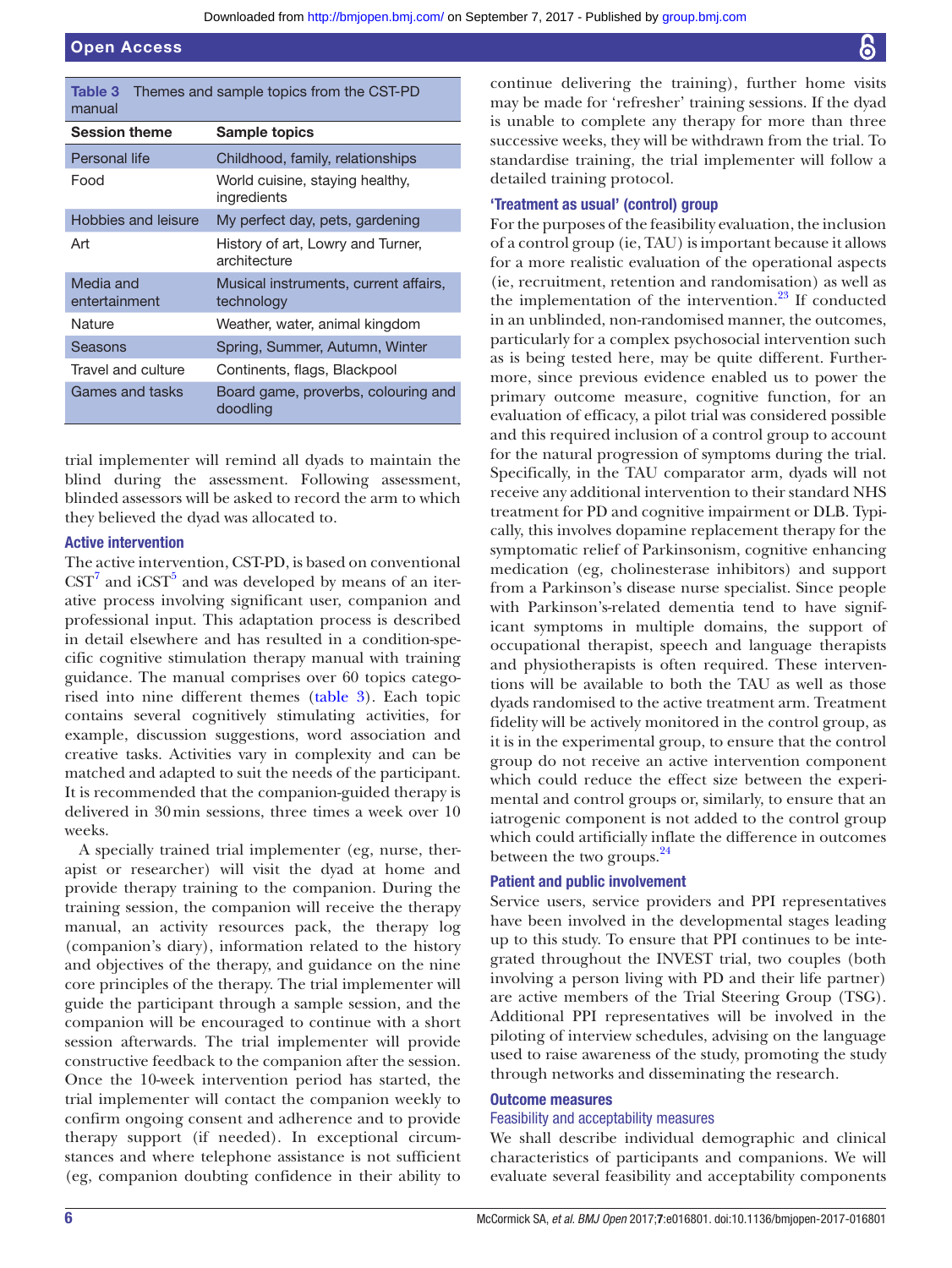<span id="page-6-0"></span>

| Description of feasibility measures<br>Table 4 |                                       |                                                                                                                                                                                                                                                                                                                                                                                                                                           |
|------------------------------------------------|---------------------------------------|-------------------------------------------------------------------------------------------------------------------------------------------------------------------------------------------------------------------------------------------------------------------------------------------------------------------------------------------------------------------------------------------------------------------------------------------|
| <b>Feasibility component Measure</b>           |                                       | Described as                                                                                                                                                                                                                                                                                                                                                                                                                              |
| Recruitment                                    | Recruitment rate                      | The number of dyads consented/number eligible                                                                                                                                                                                                                                                                                                                                                                                             |
| Attrition                                      | Attrition rate                        | The number of dyads withdrawn/number consented                                                                                                                                                                                                                                                                                                                                                                                            |
| Therapy adherence                              | Therapy log<br>(companion's diary)    | The total dose (frequency and duration) of the intervention delivered,<br>recorded by the companion after each session                                                                                                                                                                                                                                                                                                                    |
| Acceptability of therapy                       | Therapy log<br>(companion's diary)    | Companions will rate the extent to which (in each session) the participant<br>was interested, motivated, gained a sense of achievement; took the initiative<br>and displayed emotional responses. Ratings will be made on a 5-point Likert<br>scale on which '1'= strongly disagree and '5'=strongly agree.                                                                                                                               |
| Acceptability of<br>assessments                | Interview record form/<br>focus group | Mixed methods. Quantitative data will include response rates, time taken<br>and level of missing data. Qualitative investigation (assessors interview<br>record form/focus group with blinded assessor) will explore the process:<br>how were the assessments administered, queries raised by respondents,<br>respondents' markings on the instrument, practical difficulties observed and<br>strategies employed to overcome challenges. |

with a series of outcome measures outlined in [table](#page-6-0) 4. The recruitment and attrition rates to inform subsequent trials will be estimated.

To triangulate the data, qualitative semistructured interviews will be conducted with a small sample following completion of the intervention. The interviews will seek to ascertain acceptability information relating to expectations and experiences of the therapy and barriers and facilitators to completing the therapy. Data will be collected from a purposive sample of 12 dyads, since new themes are reported to occur infrequently beyond this sample size. $25$  The purposive subsample will aim to maximise diversity in dyads' characteristics to increase the validity and transferability of research findings to other settings. The sample will include (1) people taking part in the therapy, (2) men and women, (3) people of ages crossing the age range of the main sample and (4) people with different levels of cognitive ability (eg, PDD and MCI-PD). Approximately three to four dyads will be invited for interview from each centre.

All audio-recorded interview data will be transcribed verbatim and analysed using thematic analysis or other appropriate analytical processes.

#### Primary and exploratory outcome measures

The piloted efficacy and exploratory outcome measures for the participant are outlined in [table](#page-7-0) 5a and the exploratory outcome measures for the companion in [table](#page-7-0) 5b. The pilot efficacy measure on which the study has been powered is cognitive function as assessed using the Addenbrooke's Cognitive Examination III<sup>26</sup> and the Everyday Cognition Questionnaire.<sup>27</sup> Although the pilot trial has been powered on a previously reported effect size, the adaptation of the therapy and single outcome measure means that any potential treatment effects will be interpreted cautiously in order to not mislead the subsequent sample size and power calculation of the full RCT with multiple outcomes. $28$  With this caveat, we will test the hypothesis that compared with the TAU group, the difference in the total cognitive score between baseline

and endpoint will be significantly greater in the experimental group. We will undertake a complete case analysis, only including trial completers without missing data, as well as an additional analysis based on last observation carried forward for dyads with missing data. Group differences in the change of outcome measures will be assessed using t-test or analysis of covariance adjusting for baseline differences, including cognitive stage at baseline.

Open Access

Ascertaining efficacy of a complex intervention can be challenging since anticipating which outcome measures might be affected by the intervention as either a final or intermediate outcome (eg, mediators or moderators)<sup>[29](#page-9-3)</sup> can be difficult. Thus, we have carefully considered the underlying theoretical frameworks driving the process and consequently have incorporated several exploratory outcome variables to assist in determining what a clinically meaningful difference in the outcome might be [\(table](#page-6-0) 4). Data on exploratory outcome measures will be presented and summarised using means and SDs or alternatives in the case of non-normally distributed data. Data will be compared with previous trials of CST and iCST to understand the possible impact of the adapted therapy. This information can then be used to inform a subsequent full-scale hypothesis testing study designed to detect the smallest clinically meaningful difference.<sup>[23](#page-8-20)</sup>

# Cost-effective analysis

To obtain data on the potential health economic and cost-effectiveness implications of the intervention in a subsequent fully powered RCT, we will assess the use of the Client Services Receipt Inventory<sup>30</sup> and the EuroQoL  $5D<sup>31</sup>$  $5D<sup>31</sup>$  $5D<sup>31</sup>$  by using baseline and follow-up data to estimate the validity and responsiveness of these questionnaires.

#### Adverse events

CST is not known to be associated with adverse events; however, we will monitor for such events. In the unlikely event that an adverse event occurs, the dyad will be directed to relevant health services, and the event will be recorded on a structured form. Advice on how to proceed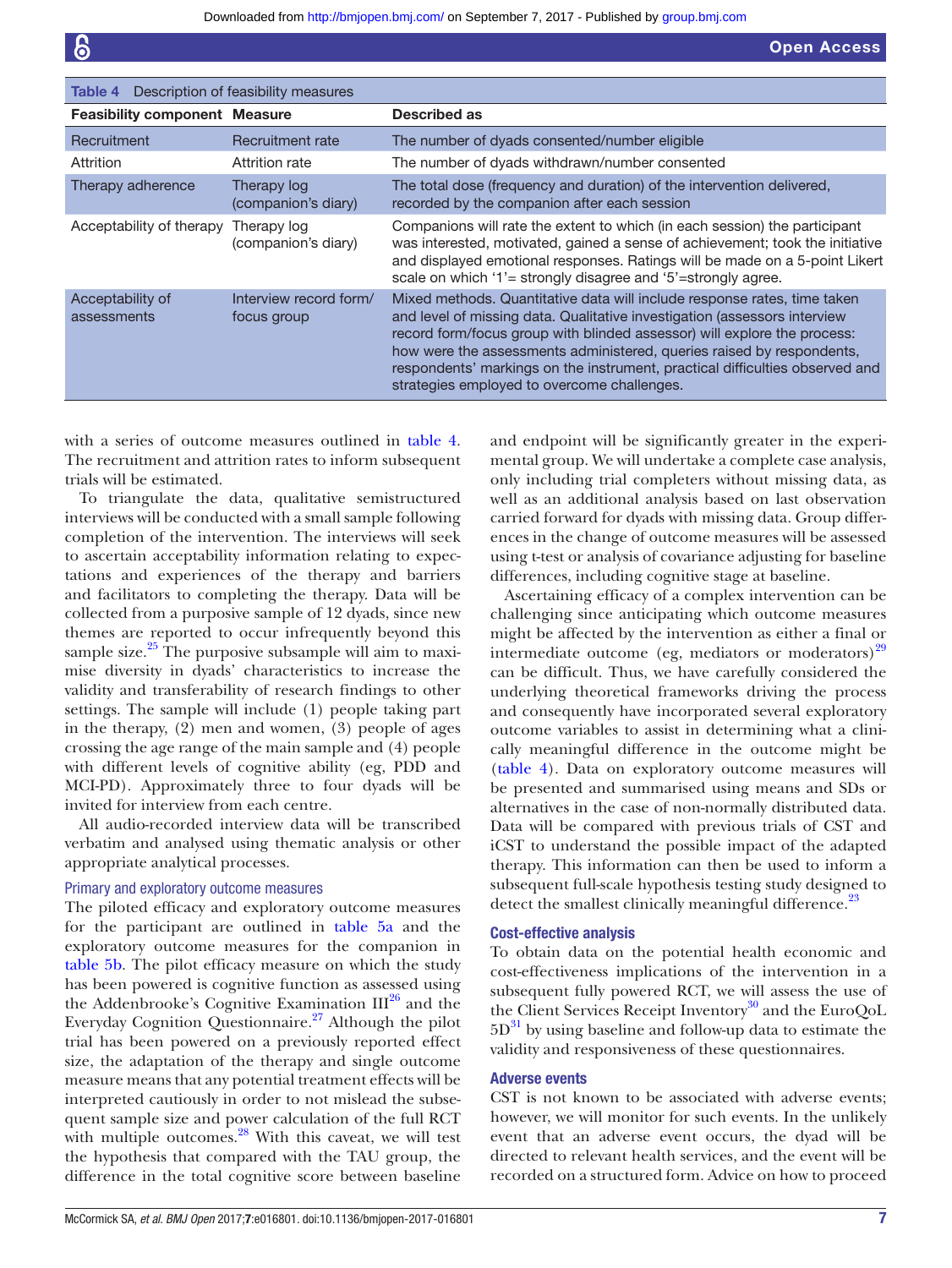<span id="page-7-0"></span>

| 6<br><b>Open Access</b>                                          |                                                                                                            |                    |
|------------------------------------------------------------------|------------------------------------------------------------------------------------------------------------|--------------------|
| Table 5 Primary and exploratory outcome measures                 |                                                                                                            |                    |
| Measure/author                                                   | <b>Purpose</b>                                                                                             | <b>Time point</b>  |
| a) Efficacy and exploratory outcome measures for the participant |                                                                                                            |                    |
| The Addenbrooke's Cognitive<br>Examination III <sup>26</sup>     | Assesses cognitive function                                                                                | Baseline/post-test |
| Everyday Cognition Questionnaire <sup>27</sup>                   | Measures everyday cognition in people with movement<br>disorders                                           | Baseline/post-test |
| Pill Questionnaire <sup>37</sup>                                 | Measures functional capacity                                                                               | Baseline/post-test |
| Lille Apathy Rating Scale <sup>38</sup>                          | A scale to detect and quantify apathy                                                                      | Baseline/post-test |
| Relationship Satisfaction Scale <sup>39</sup>                    | Assesses level of satisfaction in a relationship                                                           | Baseline/post-test |
| The Brief Resilience Scale <sup>40</sup>                         | Assesses the ability to recover from stress                                                                | Baseline/post-test |
| Interpersonal Reactivity Index <sup>41</sup>                     | Measures empathetic concern                                                                                | Baseline/post-test |
| Hospital Anxiety and Depression Scale <sup>42</sup>              | Assesses depression and anxiety                                                                            | Baseline/post-test |
| Parkinson's Disease Questionnaire-39 <sup>43</sup>               | A Parkinson's disease-specific quality of life measure                                                     | Baseline/post-test |
| Dementia Cognitive Fluctuation Scale <sup>44</sup>               | Assesses proxy-reported fluctuations in cognition                                                          | Baseline/post-test |
| The Neuropsychiatric Inventory <sup>45</sup>                     | Assesses presence or absence of behavioural disturbances                                                   | Baseline/post-test |
| EuroQoL 5D <sup>31</sup>                                         | Used for calculation of quality-adjusted life-years                                                        | Baseline/post-test |
| Client Services Receipt Inventory <sup>30</sup>                  | Collects information about medications and services used<br>before entering the trial and during the trial | Baseline/post-test |
| b) Exploratory outcome measures for the companion                |                                                                                                            |                    |
| Short Form-12 Health Survey <sup>46</sup>                        | Measures an individual's perception of their physical and<br>mental health                                 | Baseline/post-test |
| Relationship Satisfaction Scale <sup>39</sup>                    | Assesses level of satisfaction in a relationship                                                           | Baseline/post-test |
| Brief Resilience Scale <sup>40</sup>                             | Assesses the ability to recover from stress                                                                | Baseline/post-test |
| Hospital Anxiety and Depression Scale <sup>42</sup>              | Assesses depression and anxiety                                                                            | Baseline/post-test |
| Zarit Burden Interview <sup>47</sup>                             | Measures companion burden due to caregiving                                                                | Baseline/post-test |
| Dyadic Relationship Scale <sup>48</sup>                          | Measures positive and negative aspects of the dyadic<br>relationship                                       | Baseline/post-test |
| Relatives' Stress Scale <sup>49</sup>                            | Measures perceived stress associated with caregiving                                                       | Baseline/post-test |
| Family caregiving role <sup>50</sup>                             | Measures aspects of caregiving related to satisfaction, love<br>and anger                                  | Baseline/post-test |

(ie, to withdraw the dyad temporarily or permanently) with be sought from the chief investigator and sponsor.

# Ethics and dissemination

The trial has received favourable opinion from the research ethics' committee (15/YH/0351). Protocol amendments will be prepared by the core research team as directed by the chief investigator and TSG. Ethical approval will be sought. The research governance offices and, where applicable, the trial registry, funding body and dyads will be informed of the trial amendments.

# Research governance

The trial is sponsored by the Greater Manchester Mental Health NHS Foundation Trust, UK. The TSG will provide operational management of the trial and supervision on behalf of the trial sponsor and the trial funder (National Institute for Health Research under the Research for Patient Benefit programme) to ensure that the trial is conducted as set out in the MRC's Guidelines for Good

Clinical Practice. In this early phase trial, a formal data monitoring committee will not be convened; this function will be provided by the TSG. In relation to data monitoring, the TSG will safeguard the interests of trial dyads, assess the safety and efficacy of the intervention and make recommendations to stop the trial if warranted. The TSG will meet three times per year; terms of reference are available on request. There are no plans for interim analyses at this time.

# Data management

Participant and companion identifiable data will be securely stored in locked cabinet at the University of Manchester. The data will be accessible by the chief investigator (IL), research coordinator (SM) and research assistant (SV). Coded research data (blind to which arm is the intervention arm) will be made available to the independent statistician (BF) to conduct the primary analysis. The code will be broken only after the primary analysis has been completed.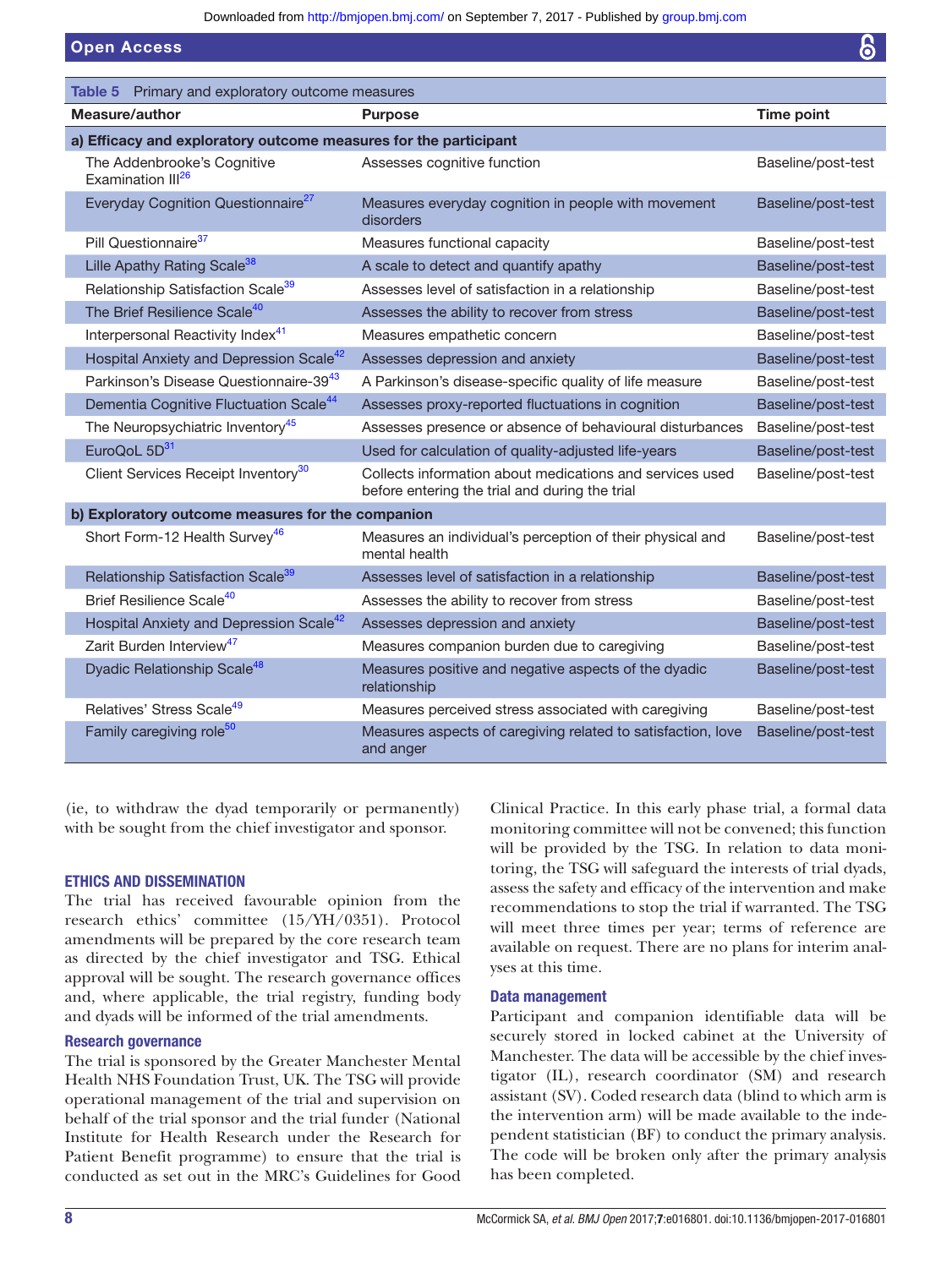#### Dissemination policy

Findings will be submitted to high-impact peer-reviewed journals, presented at national international academic conferences and communicated to other universities. Publication authorship will be based on the International Committee of Medical Journal Editors' criteria. Ongoing dissemination to clinicians and academics will be facilitated through the development and regular maintenance of a project-specific website. A lay summary will be sent to dyads (if requested) and presented at community engagement events.

#### **Summary**

This mixed-methods protocol describes an early phase trial designed to primarily evaluate the feasibility and acceptability of CST-PD and whether there is sufficient evidence of clinical efficacy to justify a subsequent larger RCT. The protocol is congruent with the UK's MRC's updated guidance on 'Developing and Evaluating Complex Interventions'[10](#page-8-9) and serves to enhance the design of a subsequent definitive large-scale trial.

#### Trial status

The INVEST study and trial started on 18 January 2016 and will be recruiting dyads from 1 March 2016 to 30 June 2017. The end date for data collection is 30 October 2017.

Correction notice This paper has been amended since it was published Online First. Owing to a scripting error, some of the publisher names in the references were replaced with 'BMJ Publishing Group'. This only affected the full text version, not the PDF. We have since corrected these errors and the correct publishers have been inserted into the references.

Acknowledgements The authors would like to acknowledge and thank Martin Orrell and the original CST and iCST development team for permitting the adaptation of their therapy, the R&D personnel involved in study set-up and maintenance, and the NHS clinicians and nursing teams involved in referral of dyads to the trial. The authors would also like to thank the PPI representatives for their helpful advice and continued support at various stages of the project.

Contributors IL, SM and KRM are responsible for the overall development of an ethically sound protocol. IL, SM, KRM, SV, VO, EP and SS are involved in the conception and production of the study and the development of the initial protocol. VO provided input on the intervention, while BF provided statistical advice. All authors contributed to the drafting, critical revision and final approval of the document.

Funding This paper presents independent research funded by the National Institute for Health Research (NIHR) under its Research for Patient Benefit (RfPB) Programme (grant reference number PB-PB-0613-31058).

Disclaimer The views expressed are those of the authors and not necessarily those of the NHS, the NIHR or the Department of Health.

Competing interests None declared.

Provenance and peer review Not commissioned; internally peer reviewed.

Open Access This is an Open Access article distributed in accordance with the terms of the Creative Commons Attribution (CC BY 4.0) license, which permits others to distribute, remix, adapt and build upon this work, for commercial use, provided the original work is properly cited. See: [http://creativecommons.org/](http://creativecommons.org/licenses/by/4.0/) [licenses/by/4.0/](http://creativecommons.org/licenses/by/4.0/)

© Article author(s) (or their employer(s) unless otherwise stated in the text of the article) 2017. All rights reserved. No commercial use is permitted unless otherwise expressly granted.

#### **REFERENCES**

<span id="page-8-0"></span>1. Department of Health. Living well with dementia: a National Dementia Strategy: a National Dementia strategy, 2009. Available from. [https://www.gov.uk/government/uploads/system/uploads/](https://www.gov.uk/government/uploads/system/uploads/attachment_data/file/168220/dh_094051.pdf) [attachment\\_data/file/168220/dh\\_094051.pdf.](https://www.gov.uk/government/uploads/system/uploads/attachment_data/file/168220/dh_094051.pdf) (accessed March 10, 2017).

- <span id="page-8-1"></span>2. Hindle JV, Petrelli A, Clare L, *et al*. Nonpharmacological enhancement of cognitive function in Parkinson's disease: a systematic review. *[Mov Disord](http://dx.doi.org/10.1002/mds.25377)* 2013;28:1034–49.
- <span id="page-8-2"></span>3. Taulbee LR, Folsom JC. Reality orientation for geriatric patients. *[Hosp Community Psychiatry](http://dx.doi.org/10.1176/ps.17.5.133)* 1966;17:133–5.
- <span id="page-8-3"></span>4. Clare L, Bayer A, Burns A, *et al*. Goal-oriented cognitive rehabilitation in early-stage dementia: study protocol for a multi-centre single-blind randomised controlled trial (GREAT). *[Trials](http://dx.doi.org/10.1186/1745-6215-14-152)* 2013;14:152–11.
- <span id="page-8-4"></span>5. Orgeta V, Leung P, Yates L, *et al*. Individual cognitive stimulation therapy for dementia: a clinical effectiveness and cost-effectiveness pragmatic, multicentre, randomised controlled trial. *[Health Technol](http://dx.doi.org/10.3310/hta19640)  [Assess](http://dx.doi.org/10.3310/hta19640)* 2015;19:1–108.
- <span id="page-8-5"></span>6. National Institute for Health and Clinical Excellence and the Social Care Institute for Excellent (NICE-SCIE): dementia: supporting people with dementia and their carers in health and social care. *Clinical guideline 42*. London: NICE-SCIE, 2006.
- <span id="page-8-6"></span>7. Spector A, Thorgrimsen L, Woods B, *et al*. Efficacy of an evidencebased cognitive stimulation therapy programme for people with dementia: randomised controlled trial. *[Br J Psychiatry](http://dx.doi.org/10.1192/bjp.183.3.248)* 2003;183:248–54.
- <span id="page-8-7"></span>8. Spector A, Orrell M, Davies S, *et al*. Reality orientation for dementia. *The Cochrane Library* 2000.
- <span id="page-8-8"></span>9. Leroi I, McDonald K, Pantula H, *et al*. Cognitive impairment in Parkinson disease: impact on quality of life, disability, and caregiver burden. *[J Geriatr Psychiatry Neurol](http://dx.doi.org/10.1177/0891988712464823)* 2012;25:208–14.
- <span id="page-8-9"></span>10. Craig P, Dieppe P, Macintyre S, *et al*. Developing and evaluating complex interventions: the New Medical Research Council guidance. *[BMJ](http://dx.doi.org/10.1136/bmj.a1655)* 2008;337:a1655.
- <span id="page-8-10"></span>11. Lichstein KL, Riedel BW, Grieve R. Fair tests of clinical trials: a treatment implementation model. *[Advances in Behaviour Research](http://dx.doi.org/10.1016/0146-6402(94)90001-9)  [and Therapy](http://dx.doi.org/10.1016/0146-6402(94)90001-9)* 1994;16:1–29.
- <span id="page-8-11"></span>12. Chan AW, Tetzlaff JM, Altman DG, *et al*. SPIRIT 2013 statement: defining standard protocol items for clinical trials. *[Ann Intern Med](http://dx.doi.org/10.7326/0003-4819-158-3-201302050-00583)* 20132013;158:200–7;158:200–7.
- <span id="page-8-12"></span>13. Moore GF, Audrey S, Barker M, *et al*. Process evaluation of complex interventions: Medical Research Council guidance. *[BMJ](http://dx.doi.org/10.1136/bmj.h1258)* 2015;350:h1258.
- <span id="page-8-13"></span>14. Svendsboe E, Terum T, Testad I, *et al*. Caregiver burden in family carers of people with dementia with lewy bodies and Alzheimer's disease. *[Int J Geriatr Psychiatry](http://dx.doi.org/10.1002/gps.4433)* 2016;31:1075–83.
- <span id="page-8-14"></span>15. Dura JR, Haywood-Niler E, Kiecolt-Glaser JK. Spousal caregivers of persons with Alzheimer's and Parkinson's disease dementia: a preliminary comparison. *[Gerontologist](http://dx.doi.org/10.1093/geront/30.3.332)* 1990;30:332–8.
- 16. Onder G, Zanetti O, Giacobini E, *et al*. Reality orientation therapy combined with cholinesterase inhibitors in Alzheimer's disease: randomised controlled trial. *[Br J Psychiatry](http://dx.doi.org/10.1192/bjp.187.5.450)* 2005;187:450–5.
- <span id="page-8-15"></span>17. Browne RH. On the use of a pilot sample for sample size determination. *[Stat Med](http://dx.doi.org/10.1002/sim.4780141709)* 1995;14:1933–40.
- <span id="page-8-16"></span>18. Julious SA. Sample size of 12 per group rule of thumb for a pilot study. *Pharm Stat* 2005;4:287–91.
- 19. Sim J, Lewis M. The size of a pilot study for a clinical trial should be calculated in relation to considerations of precision and efficiency. *[J](http://dx.doi.org/10.1016/j.jclinepi.2011.07.011)  [Clin Epidemiol](http://dx.doi.org/10.1016/j.jclinepi.2011.07.011)* 2012;65:301–8.
- <span id="page-8-17"></span>20. International Council for Harmonisation. Guideline for good clinical practice E6(R1). [https://www.ich.org/fileadmin/Public\\_Web\\_](https://www.ich.org/fileadmin/Public_Web_Site/ ICH_Products/Guidelines/Efficacy/E6/E6_R1_Guideline.pdf) [Site/ ICH\\_Products/Guidelines/Efficacy/E6/E6\\_R1\\_Guideline.pdf](https://www.ich.org/fileadmin/Public_Web_Site/ ICH_Products/Guidelines/Efficacy/E6/E6_R1_Guideline.pdf)  (accessed March 10, 2017).
- <span id="page-8-18"></span>21. Nasreddine ZS, Phillips NA, Bédirian V, *et al*. The Montreal Cognitive Assessment, MoCA: a brief screening tool for mild cognitive impairment. *[J Am Geriatr Soc](http://dx.doi.org/10.1111/j.1532-5415.2005.53221.x)* 2005;53:695–9.
- <span id="page-8-19"></span>22. Siderowf A Schwab and England Activities of Daily Living Scale. *Encyclopedia of Movement Disorders* 2010:99–100.
- <span id="page-8-20"></span>23. Leon AC, Davis LL, Kraemer HC. The role and interpretation of pilot studies in clinical research. *[J Psychiatr Res](http://dx.doi.org/10.1016/j.jpsychires.2010.10.008)* 2011;45:626–9.
- <span id="page-8-21"></span>24. Borrelli B. The assessment, monitoring, and enhancement of treatment fidelity in public health clinical trials. *[J Public Health Dent](http://dx.doi.org/10.1111/j.1752-7325.2011.00233.x)* 2011;71(s1):S52–S63.
- <span id="page-8-22"></span>25. Guest G, Bunce A. How many interviews are enough?: an experiment with data saturation and variability. *[Field methods](http://dx.doi.org/10.1177/1525822X05279903)* 2006;18:59–82.
- <span id="page-8-23"></span>26. Hsieh S, Schubert S, Hoon C, *et al*. Validation of the Addenbrooke's Cognitive Examination III in frontotemporal dementia and Alzheimer's disease. *[Dement Geriatr Cogn Disord](http://dx.doi.org/10.1159/000351671)* 2013;36(3-4):242–50.
- <span id="page-8-24"></span>27. McDonald K, Poliakoff E, Dick J, *et al*. The development of a questionnaire to assess everyday multi-domain cognitive functioning in people with Parkinson's disease: the Parkinson's Disease Everyday Cognition Questionnaire (PD-ECQ). *The Movement Disorder Society; 14th International Congress Abstract* 2010.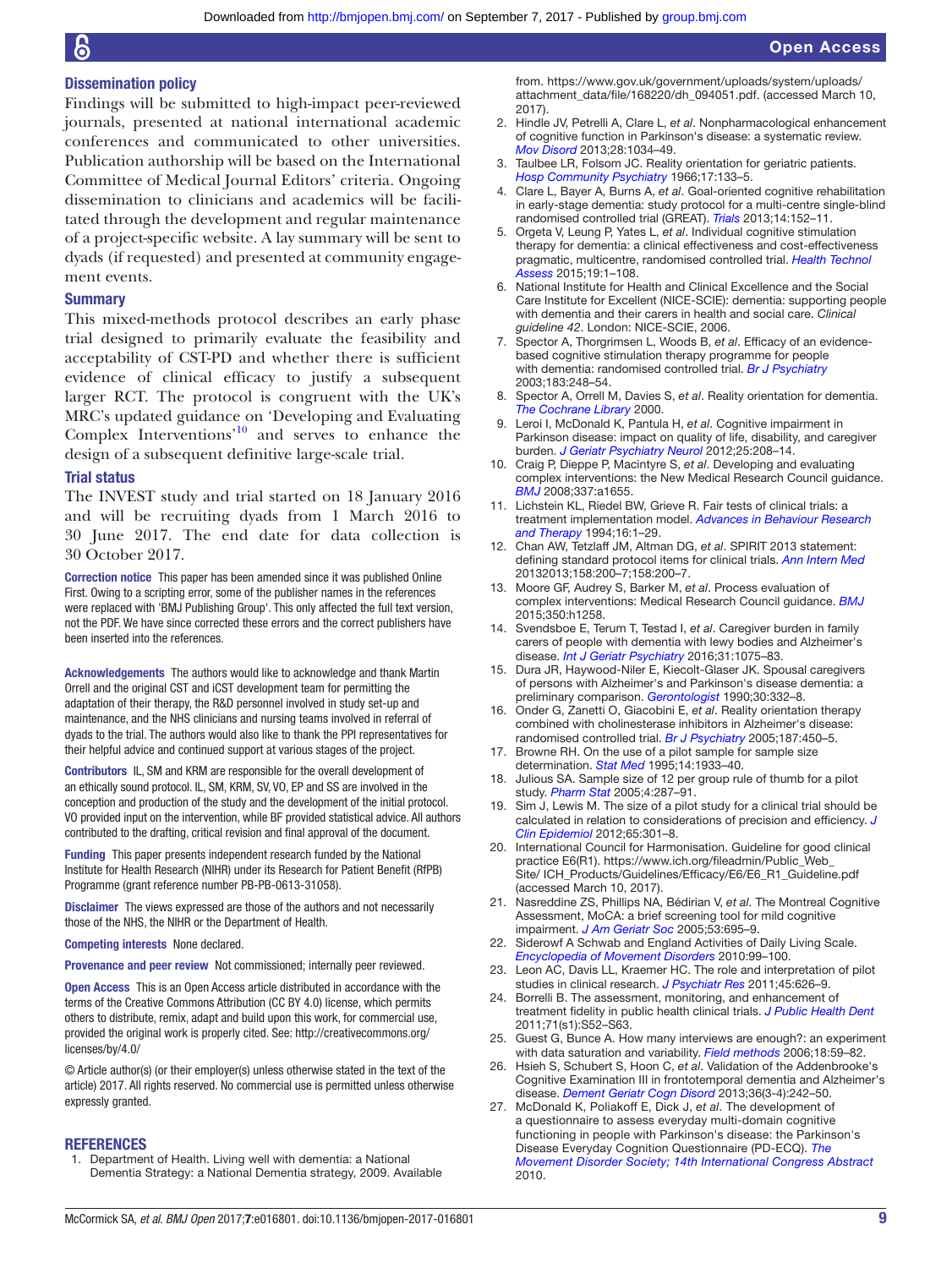#### Open Access

- <span id="page-9-2"></span>28. Kraemer HC, Mintz J, Noda A, *et al*. Caution regarding the use of pilot studies to guide power calculations for study proposals. *[Arch](http://dx.doi.org/10.1001/archpsyc.63.5.484)  [Gen Psychiatry](http://dx.doi.org/10.1001/archpsyc.63.5.484)* 2006;63:484–9.
- <span id="page-9-3"></span>29. Dunn G, Emsley R, Liu H, *et al*. Evaluation and validation of social and psychological markers in randomised trials of complex interventions in mental health: a methodological research programme. *[Health Technol Assess](http://dx.doi.org/10.3310/hta19930)* 2015;19:1–116.
- <span id="page-9-4"></span>30. Beecham J, Knapp M. *Costing psychiatric interventions*. Gaskell London, 2001.
- <span id="page-9-5"></span>31. EuroQol Group. EuroQol: the current state of play. *Health Policy* 1996;37:53–72.
- <span id="page-9-0"></span>32. Kellogg W. *Logic model development guide*. Michigan: WK Kellogg Foundation, 2004.
- 33. Michie S, van Stralen MM, West R. The behaviour change wheel: a new method for characterising and designing behaviour change interventions. *[Implement Sci](http://dx.doi.org/10.1186/1748-5908-6-42)* 2011;6:42.
- <span id="page-9-1"></span>34. Litvan I, Goldman JG, Tröster AI, *et al*. Diagnostic criteria for mild cognitive impairment in Parkinson's disease: Movement Disorder Society Task Force guidelines. *[Mov Disord](http://dx.doi.org/10.1002/mds.24893)* 2012;27:349–56.
- 35. Emre M, Aarsland D, Brown R, *et al*. Clinical diagnostic criteria for dementia associated with Parkinson's disease. *[Mov Disord](http://dx.doi.org/10.1002/mds.21507)* 2007;22:1689–707.
- 36. McKeith IG, Dickson DW, Lowe J, *et al*. Diagnosis and management of dementia with lewy bodies: third report of the DLB Consortium. *[Neurology](http://dx.doi.org/10.1212/01.wnl.0000187889.17253.b1)* 2005;65:1863–72.
- <span id="page-9-6"></span>37. Reginold W, Armstrong MJ, Duff-Canning S, *et al*. The pill questionnaire in a nondemented Parkinson's disease population. *[Movement Disorders](http://dx.doi.org/10.1002/mds.25124)* 2012;27:1308–11.
- <span id="page-9-7"></span>38. Sockeel P, Dujardin K, Devos D, *et al*. The Lille Apathy Rating Scale (LARS), a new instrument for detecting and quantifying apathy: validation in Parkinson's disease. *[J Neurol Neurosurg Psychiatry](http://dx.doi.org/10.1136/jnnp.2005.075929)* 2006;77:579–84.
- <span id="page-9-8"></span>39. *Burns D: ten days to self-esteem*. New york: Quill William Morrow, 1983.
- <span id="page-9-9"></span>40. Smith BW, Dalen J, Wiggins K, *et al*. The brief resilience scale: assessing the ability to bounce back. *[Int J Behav Med](http://dx.doi.org/10.1080/10705500802222972)* 2008;15:194–200.
- <span id="page-9-10"></span>41. Davis MH. A multidimensional approach to individual differences in empathy. *JSAS Catalog of Selected Documents in Psychology* 1980;10.
- <span id="page-9-11"></span>42. Zigmond AS, Snaith RP. The Hospital Anxiety and Depression Scale. *[Acta Psychiatr Scand](http://dx.doi.org/10.1111/j.1600-0447.1983.tb09716.x)* 1983;67:361–70.
- <span id="page-9-12"></span>43. Jenkinson C, Fitzpatrick RAY, Peto VIV, *et al*. The Parkinson's Disease Questionnaire (PDQ-39): development and validation of a Parkinson's disease summary index score. *[Age Ageing](http://dx.doi.org/10.1093/ageing/26.5.353)* 1997;26:353–7.
- <span id="page-9-13"></span>44. Lee DR, McKeith I, Mosimann U, *et al*. The Dementia Cognitive Fluctuation Scale, a new psychometric test for clinicians to identify cognitive fluctuations in people with dementia. *[The American Journal](http://dx.doi.org/10.1016/j.jagp.2013.01.072)  [of Geriatric Psychiatry](http://dx.doi.org/10.1016/j.jagp.2013.01.072)* 2014;22:926–35.
- <span id="page-9-14"></span>45. Cummings JL, Mega M, Gray K, *et al*. The Neuropsychiatric Inventory: comprehensive assessment of psychopathology in dementia. *[Neurology](http://dx.doi.org/10.1212/WNL.44.12.2308)* 1994;44:2308–2314.
- <span id="page-9-15"></span>46. Ware J, Kosinski M, Keller SD. A 12-item short-form health survey: construction of scales and preliminary tests of reliability and validity. *Med Care* 1996;34:220–33.
- <span id="page-9-16"></span>47. Zarit SH, Bach-Peterson J, Reever KE. Burden interview. *The Gerontologist* 1980.
- <span id="page-9-17"></span>48. Sebern MD, Whitlatch CJ. Dyadic Relationship Scale: a measure of the impact of the provision and receipt of family care. *[Gerontologist](http://dx.doi.org/10.1093/geront/47.6.741)* 2007;47:741–51.
- <span id="page-9-18"></span>49. Greene JG, Smith R, Gardiner M, *et al*. Measuring behavioural disturbance of elderly demented patients in the community and its effects on relatives: a factor analytic study. *[Age Ageing](http://dx.doi.org/10.1093/ageing/11.2.121)* 1982;11:121–6.
- <span id="page-9-19"></span>50. Schofield HL, Murphy B, Herrman HE, *et al*. Family caregiving: measurement of emotional well-being and various aspects of the caregiving role. *[Psychol Med](http://dx.doi.org/10.1017/S0033291797004820)* 1997;27:647–57.